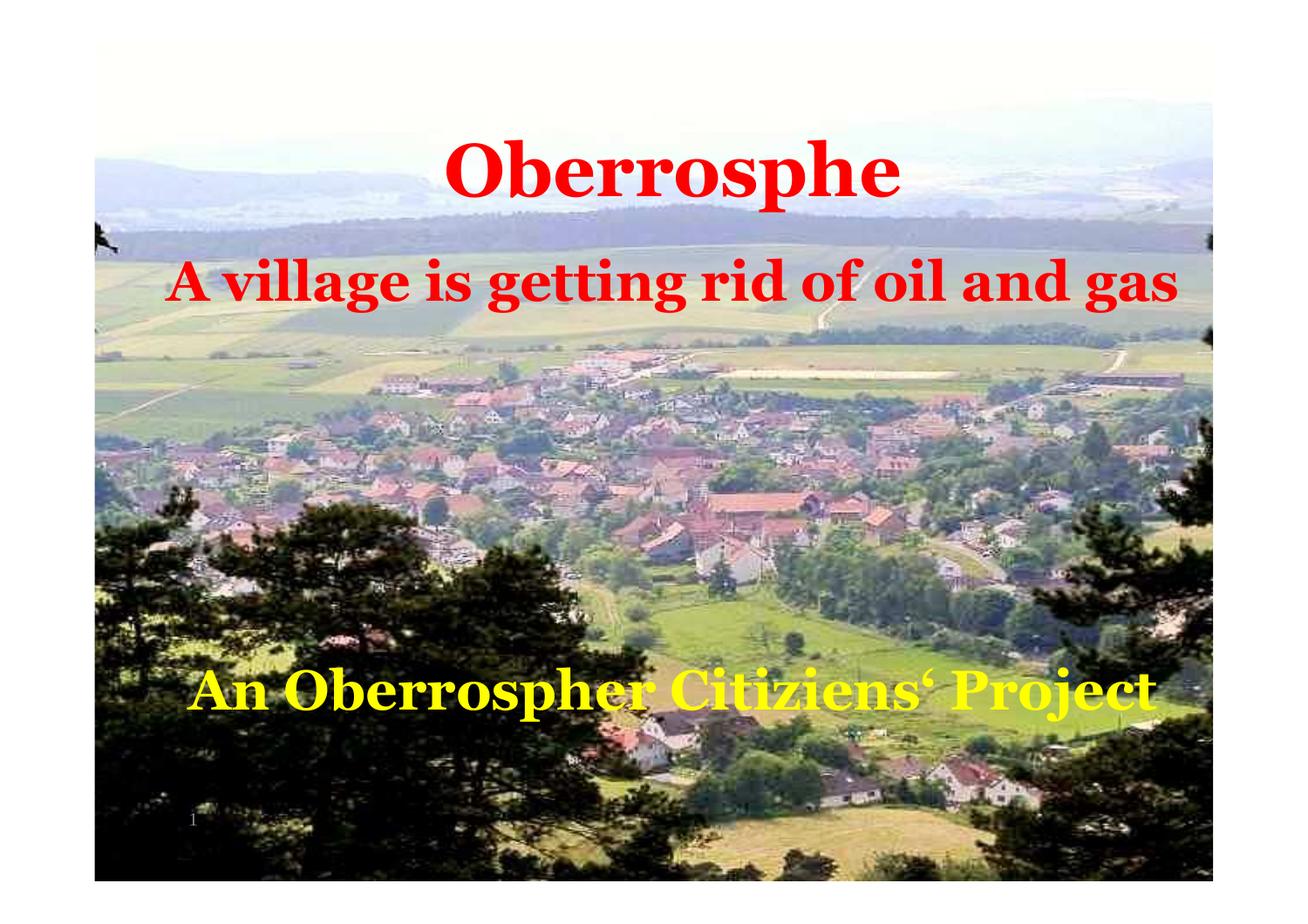#### **Agenda**



- •Oberrosphe
- •Initial situation
- •How all startet...
- $\bullet$ Feasibility study
- •Legal form
- •Motivation
- •Financing
- •Row Materials
- $\bullet$ Implementation
- •Advantages
- •After Go-Live
- •Technical Details
- •Q & A

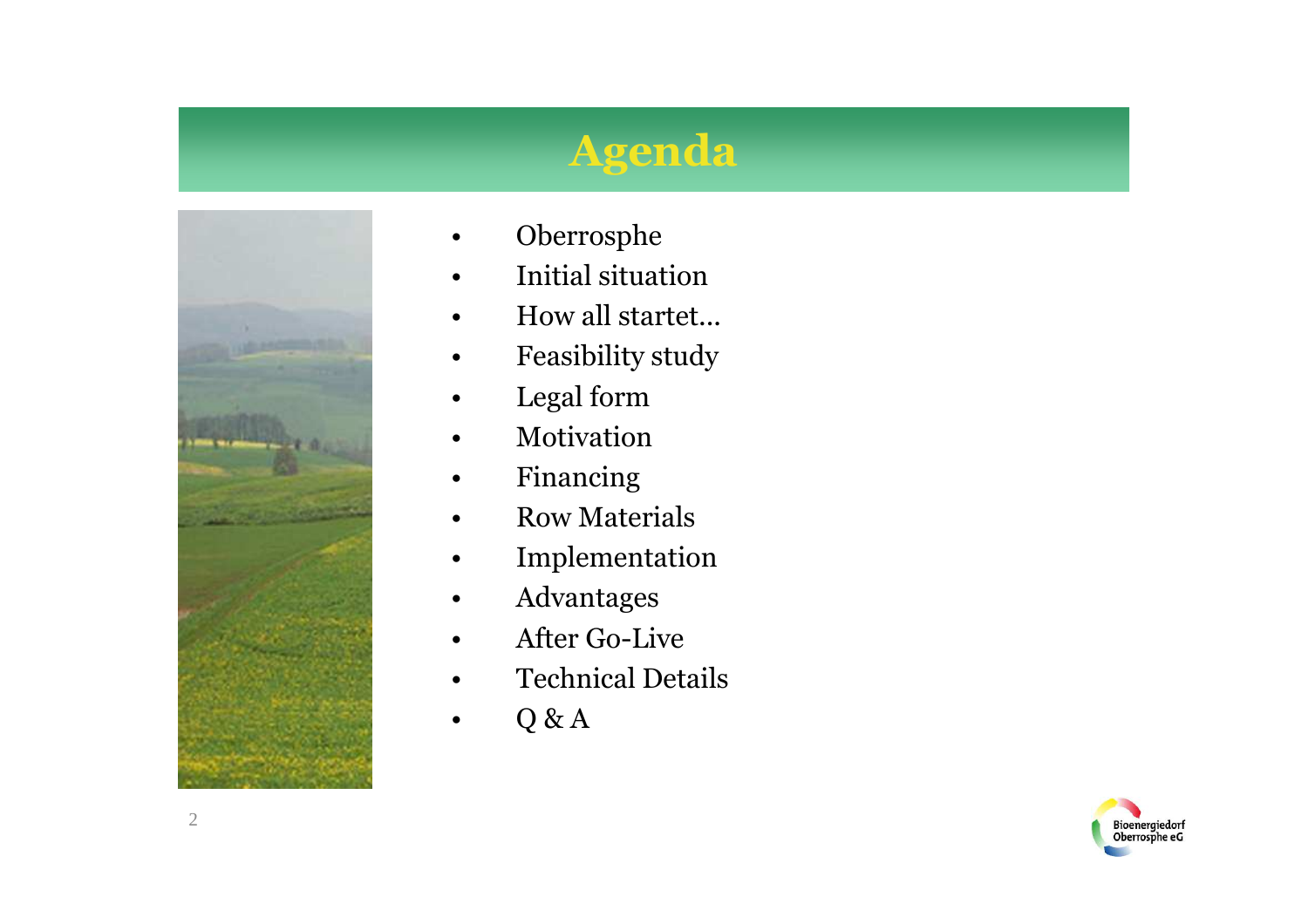#### Oberrosphe



Burgwald(200 km² forest )

Oberrosphe belongs toWetter in Hesse

- •830 inhabitants, 240 houses
- •School, kindergarten, church, museum, village hall
- $\bullet$  Social life and voluntary work is established. Oberrosphe has 22 clubs
- $\bullet$ Since 2007: Bioenergy Village Oberrosphe

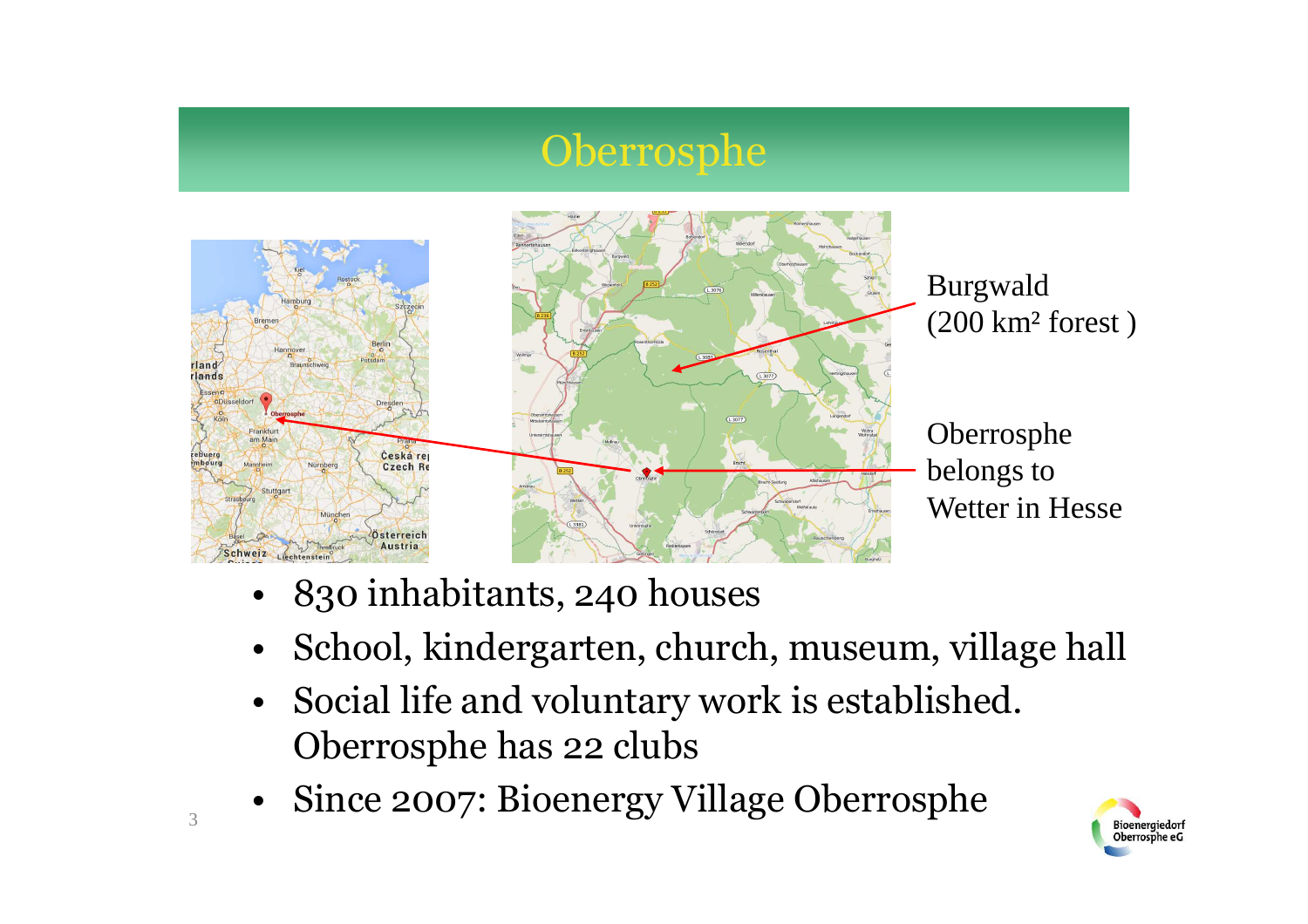#### Initial Situation



Abb. 2: Überschwemmungen Deutschland 2006



Abb. 3: Hitzewelle in Deutschland 2006

- $\bullet$ Unpredictable energy prices
- •Limited resources of fossil fuel
- •Climate warming
- $\bullet$ Natural catastrophes
- • Dependency on oil exporting countries

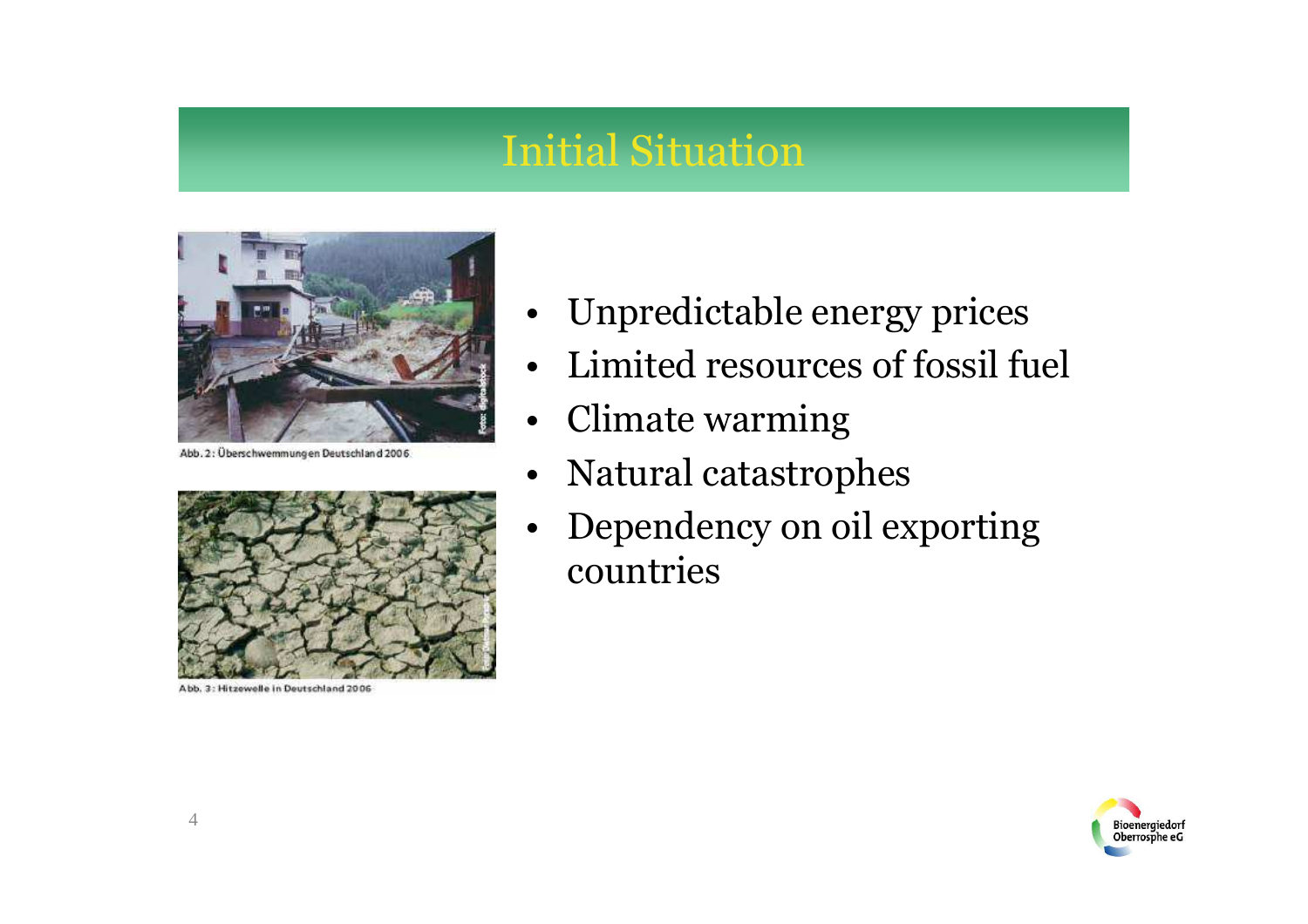#### Initial Situation

### Can we change anything?





## *Yes we can! With the Oberrosphe Citizens' ProjectInitiated, executed and run by the people of Oberrosphe*

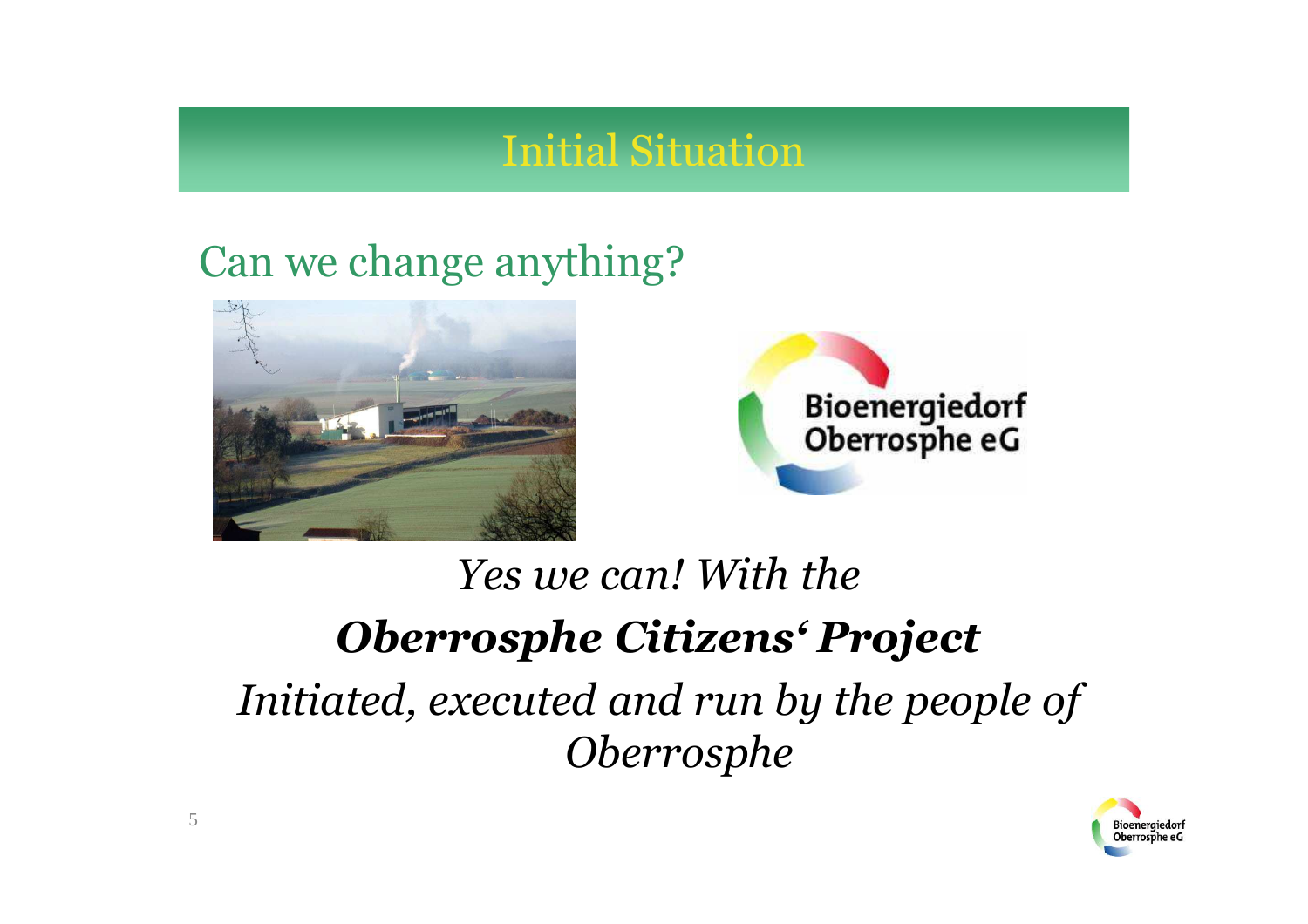# How all started ...



#### **End of <sup>2005</sup>**

 $\bullet$ Discussion among pastor and forester

#### **2006**

- • Presentation of idea at village council and village-hall meeting
- $\bullet$  Initiation of the project team and working groups
	- Technology
	- $\bullet$ Financing
	- Legal form
	- Public relation

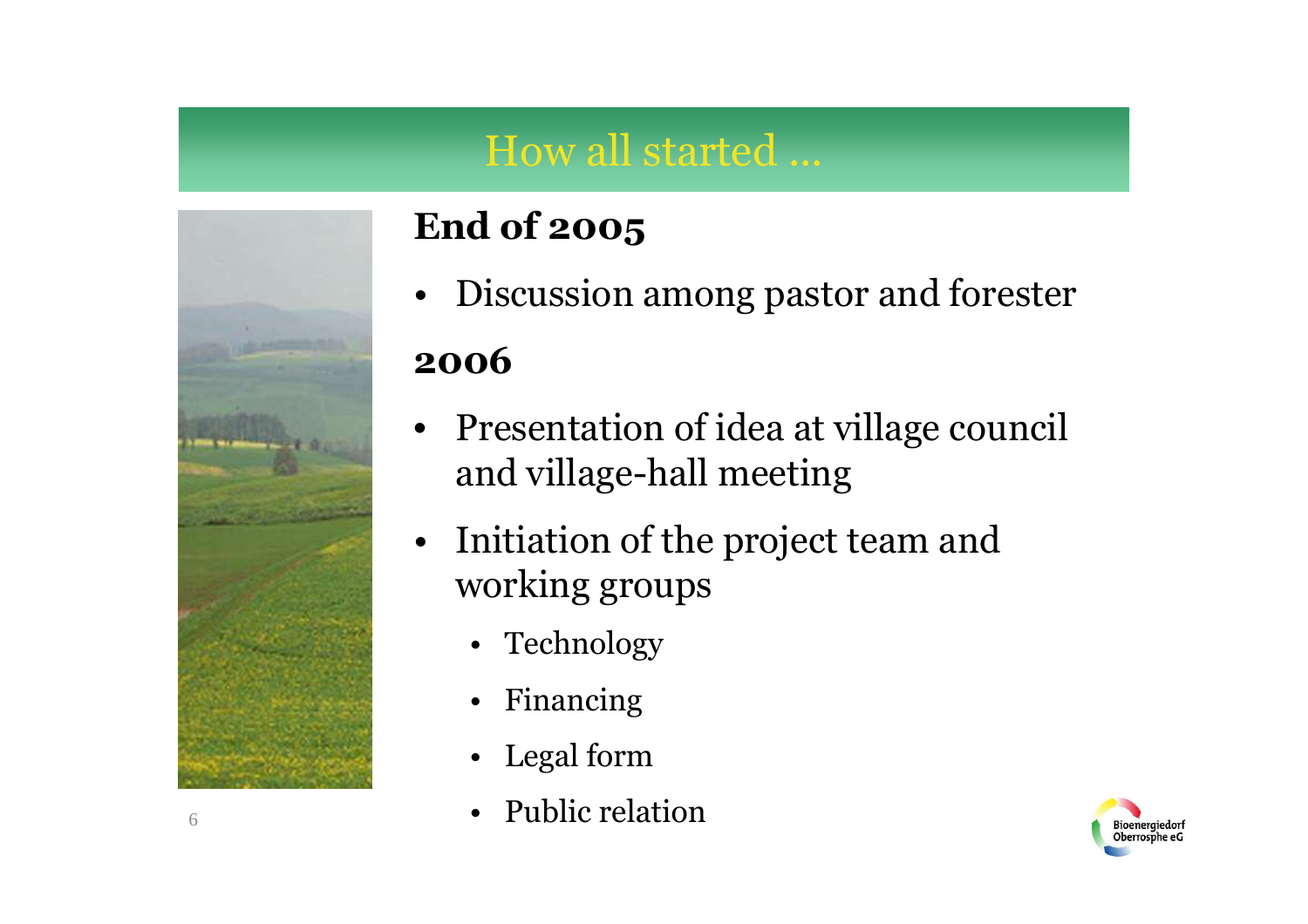### Feasibility Study



#### **Feasibility study** −

- Executed by an engineering office
- $\begin{array}{c} \text{-} \text{ pre-financed (16 000 }\text{\textdegreeled{\textsterling}}) \text{ by the city of Wetter} \ \text{and the developing group. Region Buravald} \end{array}$ and the developing group "Region Burgwald"
- • Details
	- –Question forms to all house owners
	- –Each house (of 240) should have the<br>nossibility to be connected possibility to be connected
	- –Planning of the pipeline network (7 km)
	- –Planning of the loacation for the heating <sup>p</sup>lant
- •Result:

The project is profitable with at least 120 houses connected to a wood chips fired heating <sup>p</sup>lant

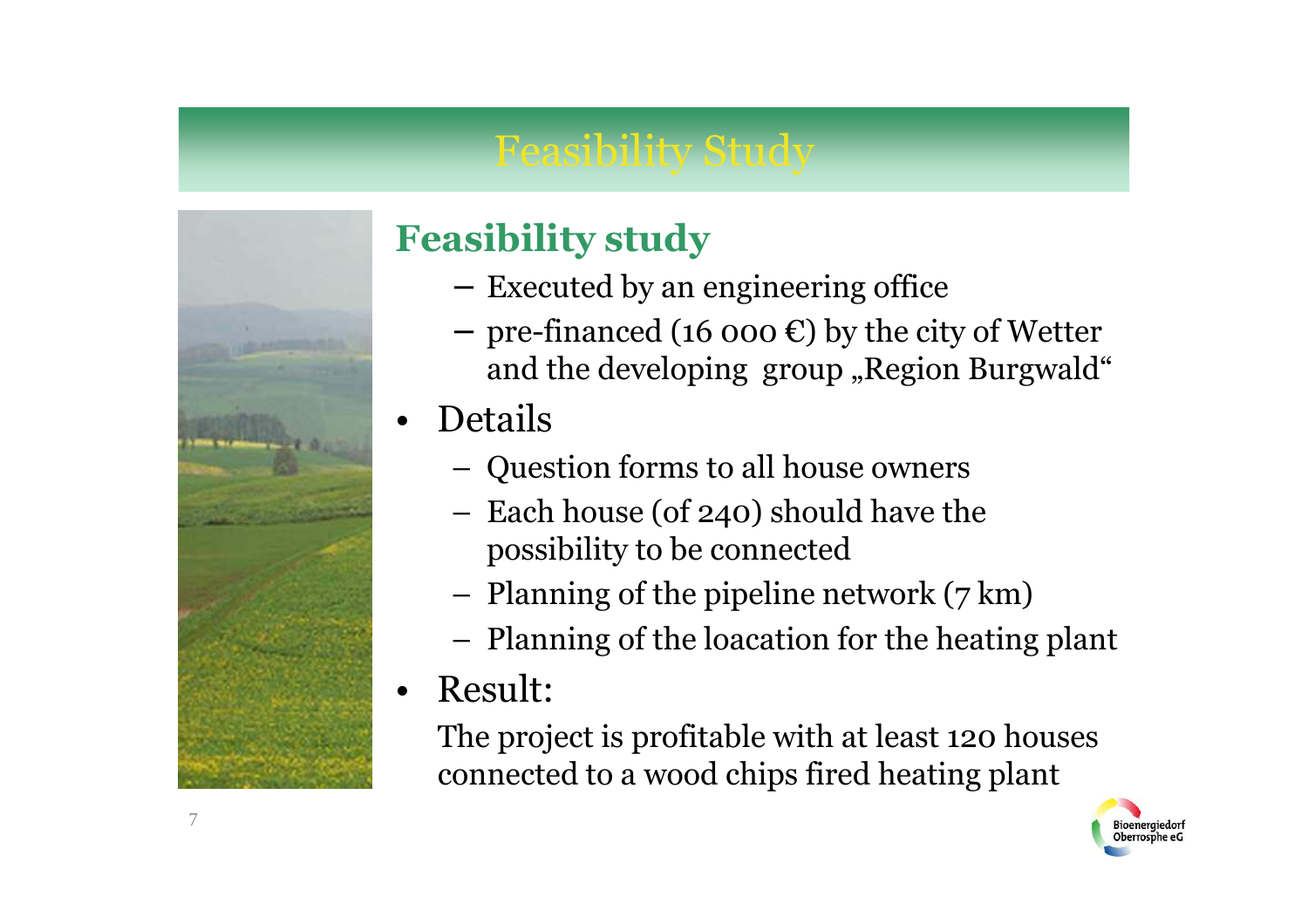### Legal Form



### **Why a registered cooperative?**

- • Every member has the right of codetermination
- Every member has one vote<br>undepending of the numbers •undepending of the numbers of shares
- Cooperative union supports in legal and •tax matters
- • Not profit oriented, profit is distributed to the members
- $\bullet$ No additional payment liability

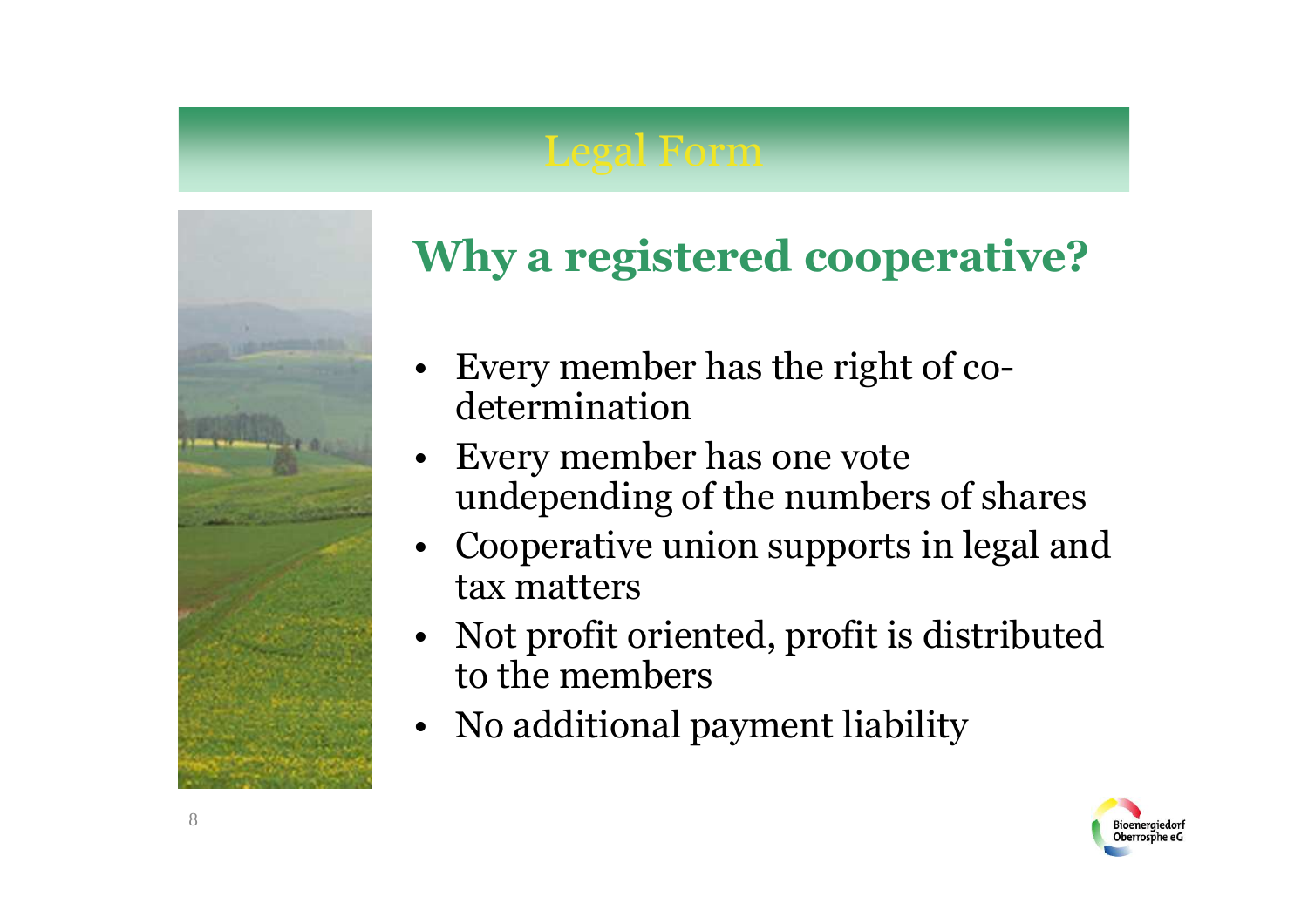### Legal Form



Foundation of a cooperative in Feb 2007: **Bioenergiedorf Oberrosphe eG**

- •85 members (117 at go-live)
- •Management board 3 members
- •Supervisor board 9 members

Everybody is working voluntarily

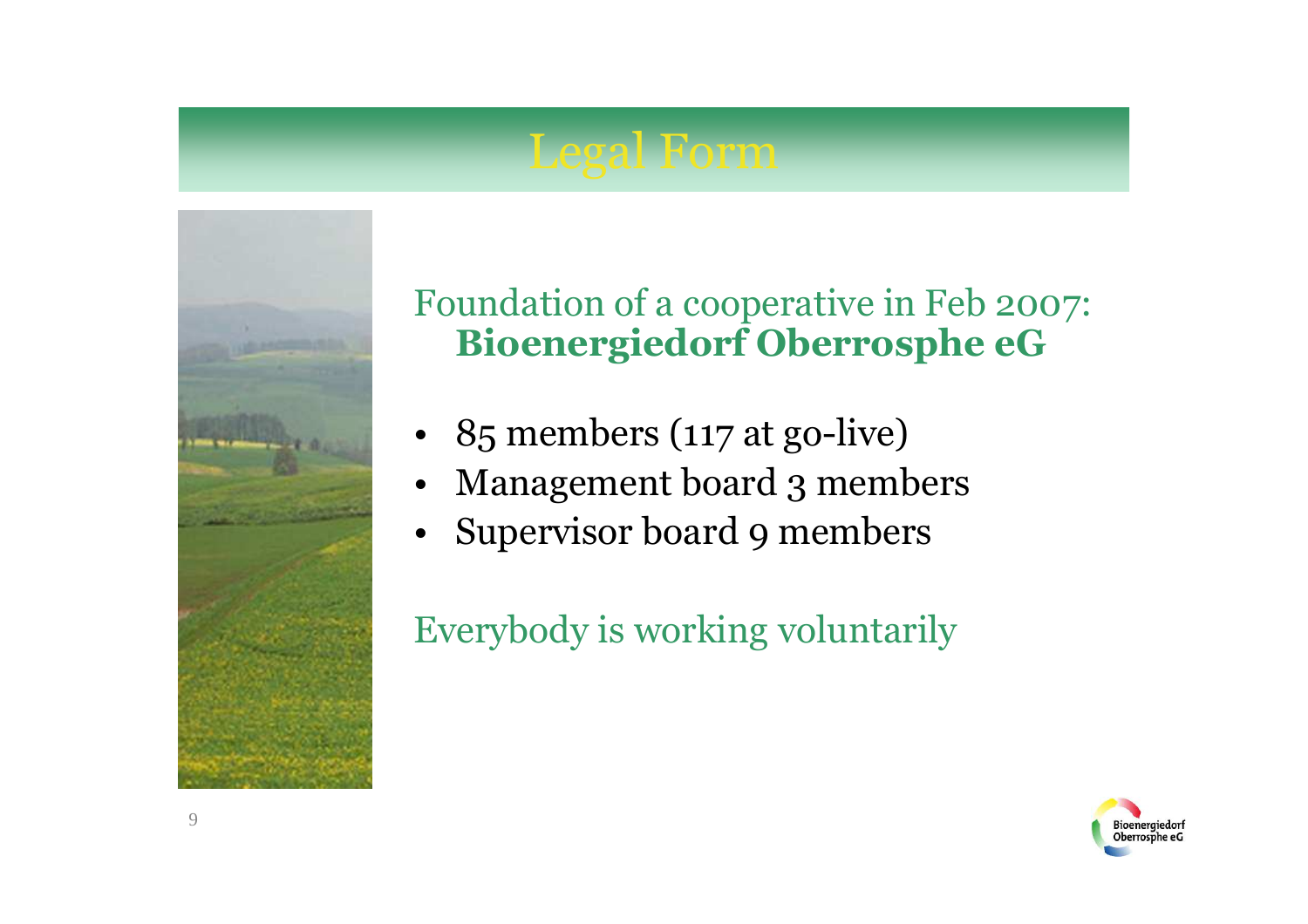#### Legal Form



#### **Cooperative details**

- •1 Share: 500 Euro
- •At least 12 shares had to be subscribed
- •Period of cancellation: 24 months to<br>the end of the business year the end of the business year
- •Earliest cancellation 5 years after<br>ioining joining

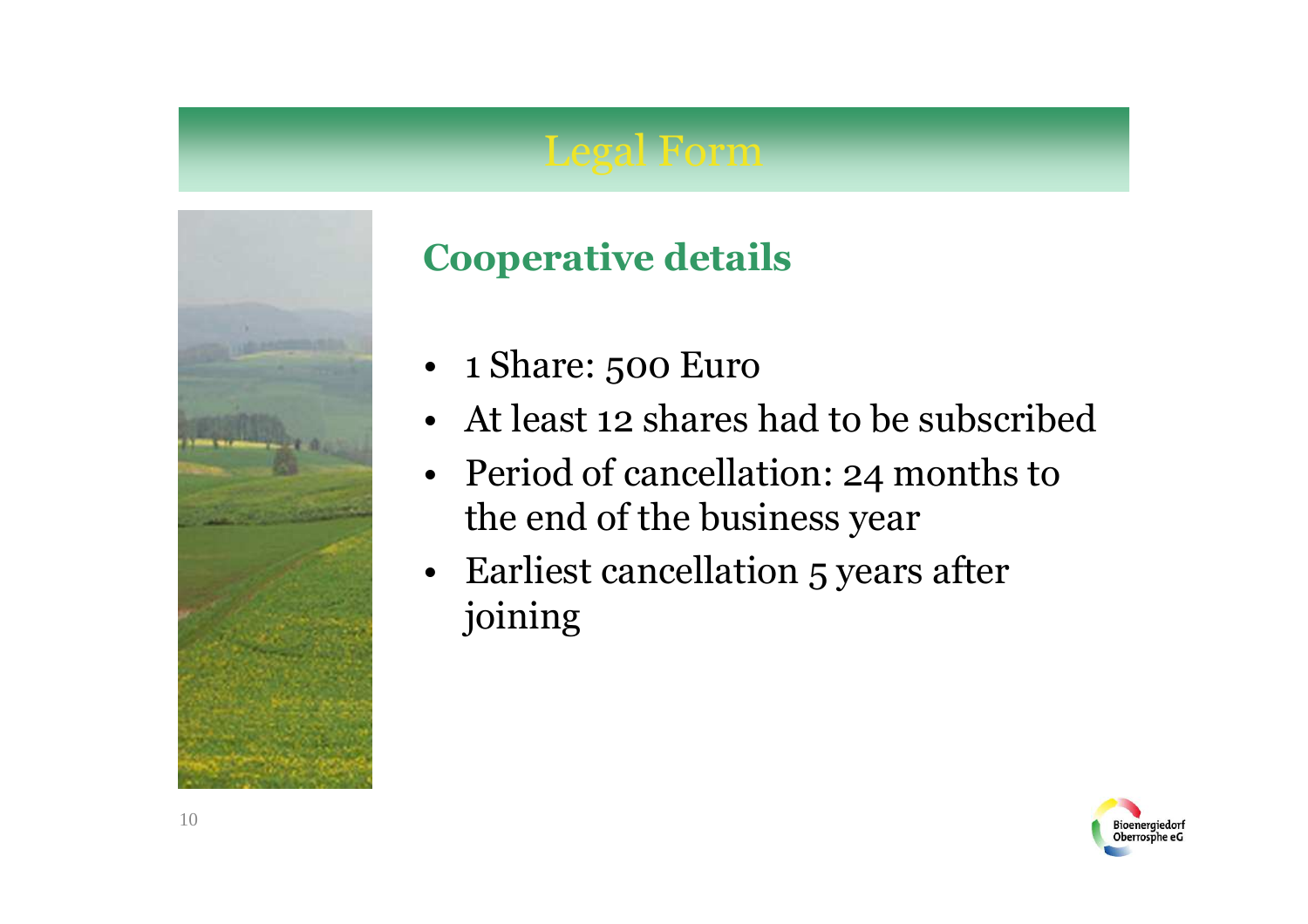

#### **Motivation for joining the cooperative**

- •Contribution to climate protection
- •Beeing energy autarcic
- $\bullet$ Keep the money local
- $\bullet$ Longer-term saving money

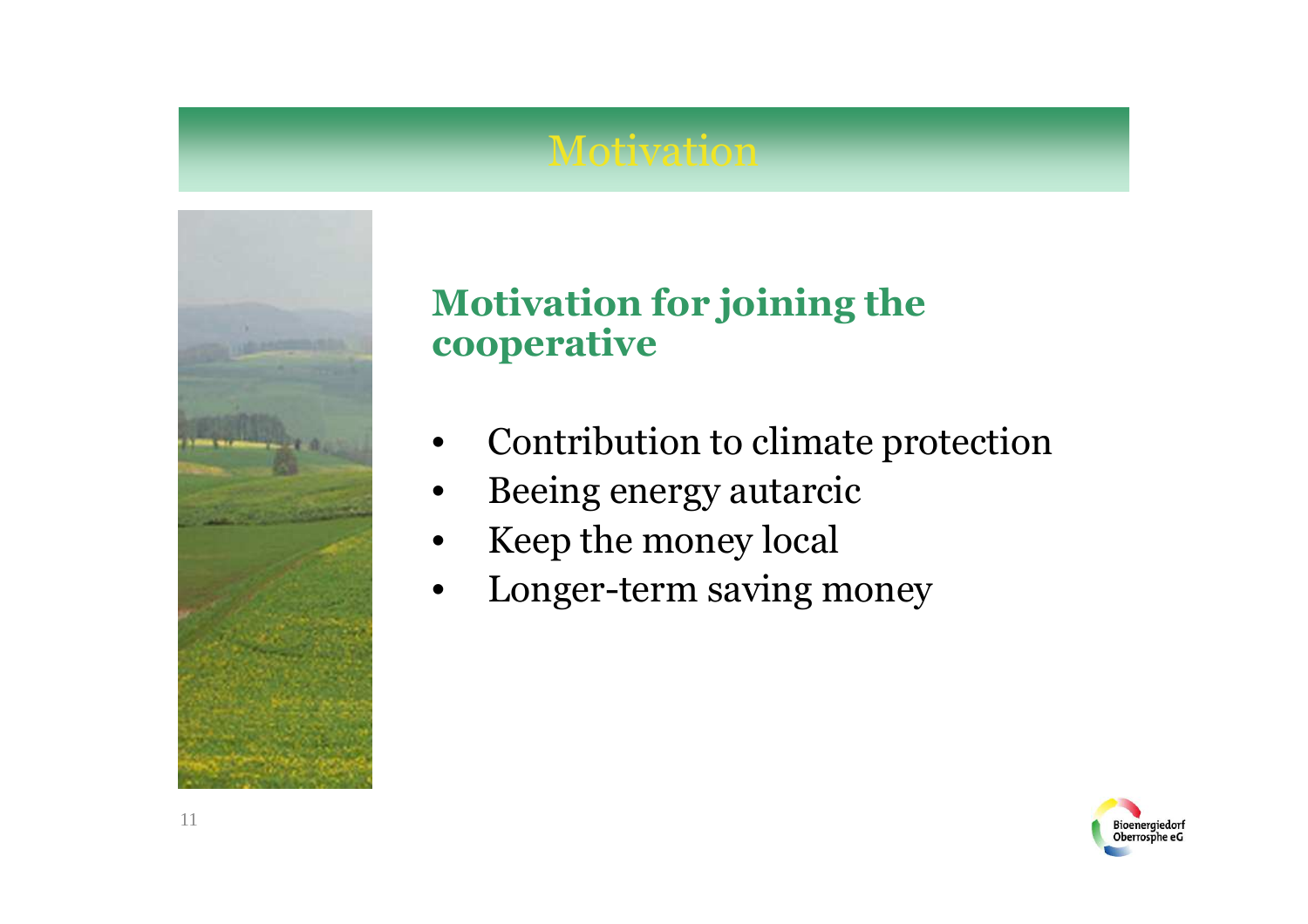

#### **Reasons for not joining the cooperative**

- •No money (6 000 € to 12 000 € needed)
	- *Building association offered cheap loans*
- •Oil heating is very new
	- *Offer to buy heatings up to 15 years old*
- •Don't trust the project
	- *Face-to-face meetings organized*
- •Problems among people

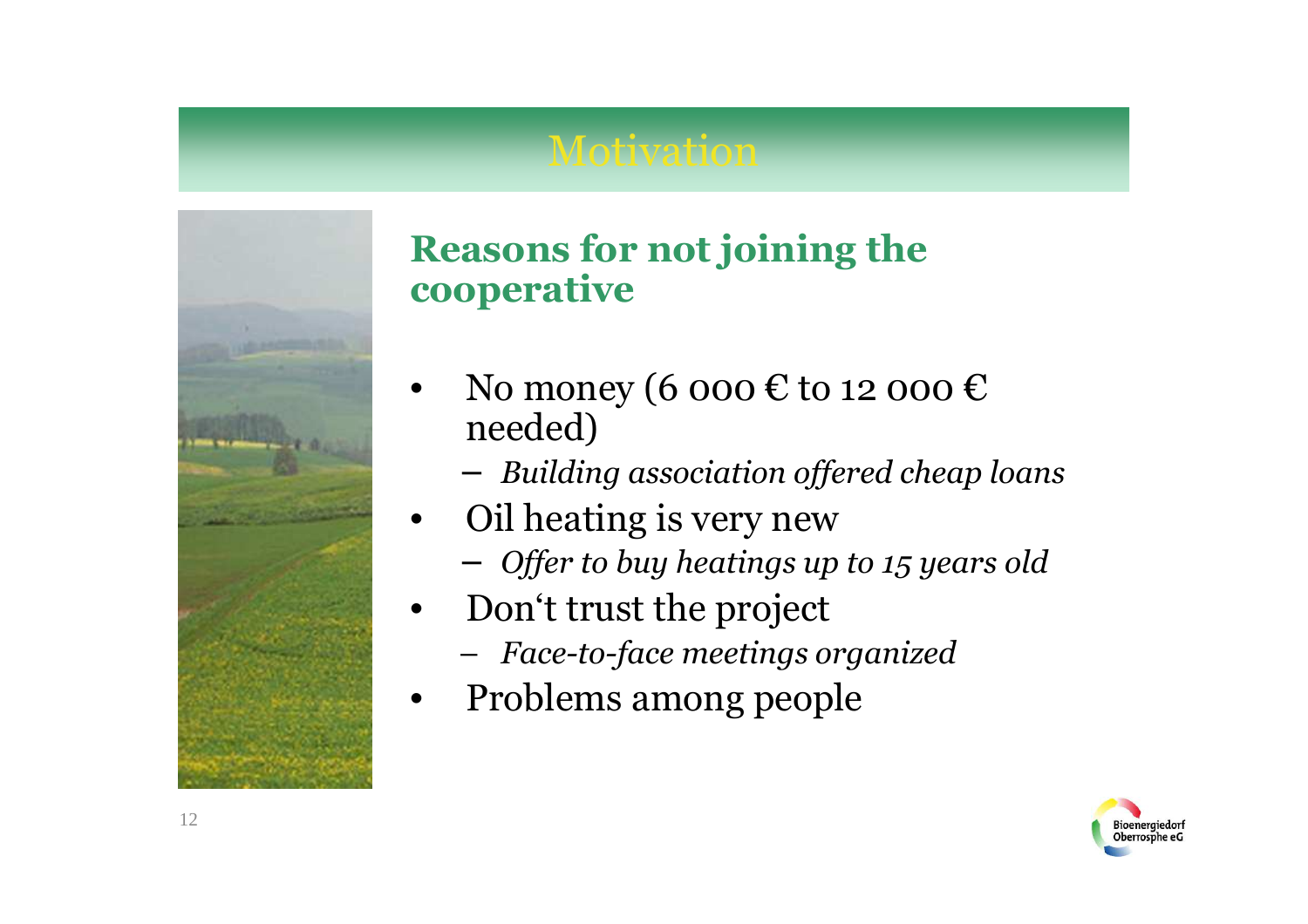#### Financing



#### **Investment 3.8 Mio. €**

- $\bullet$
- Own capital  $0.7$  Mio.  $\epsilon$ <br>Government grant  $0.2$  Mio.  $\epsilon$ • Government grant  $\qquad \qquad 0.2 \text{ Mio.} \ \epsilon$
- $\bullet$
- EU grant 0.8 Mio.  $\epsilon$ <br>Dept capital 2.1 Mio.  $\epsilon$ •Dept capital 2.1 Mio.  $\epsilon$
- 
- 
- -

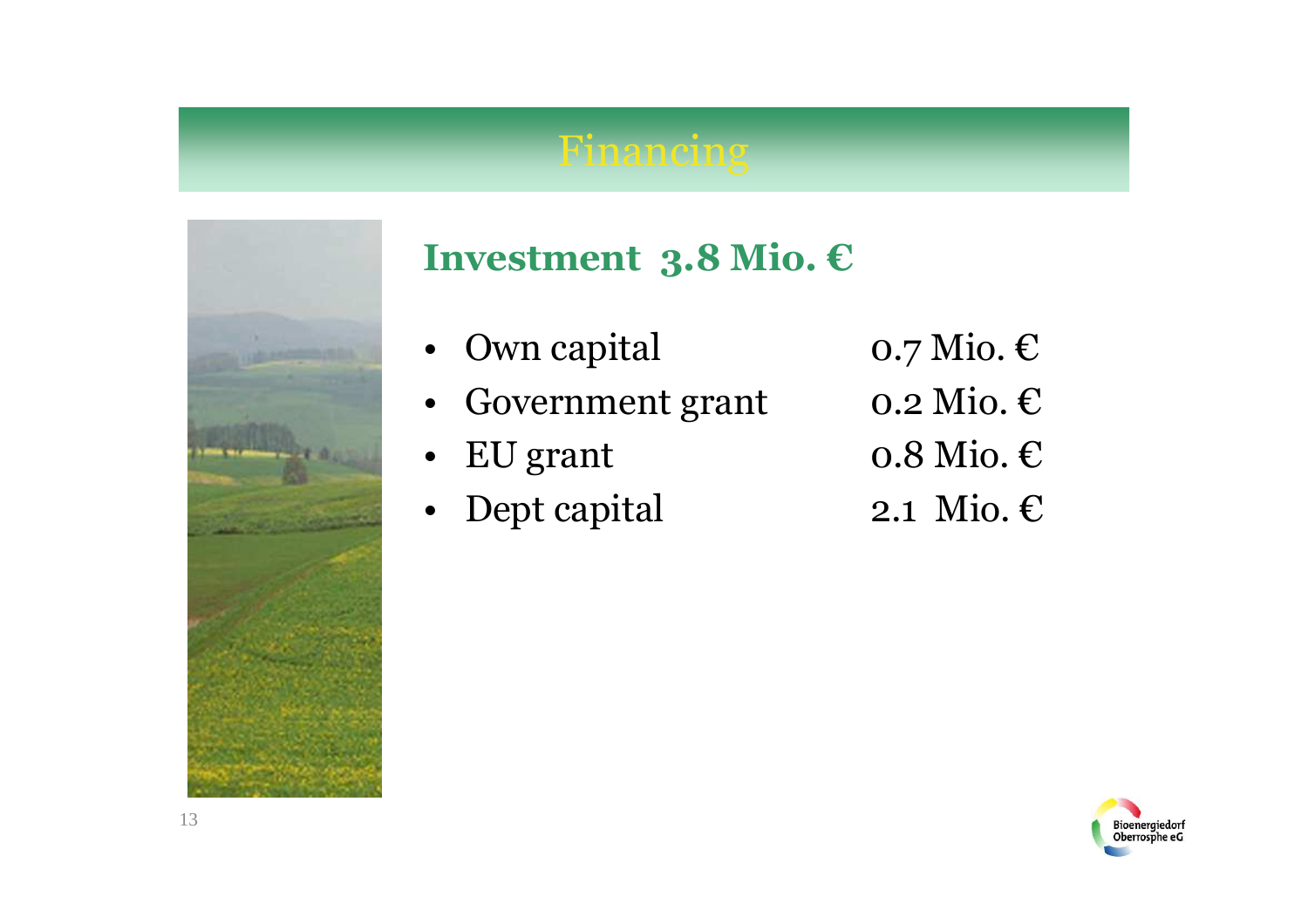# Raw Material

#### **What can be used?**

- •All trees growing arround
- •Waste wood
	- Branches and crowns<br>Can timber
	- Cap timber
	- Trees and bushes cut from roadsides



## **Raw material aquisition**

- $\bullet$  Various vendors for wood chips
- $\bullet$  Green waste gathering place

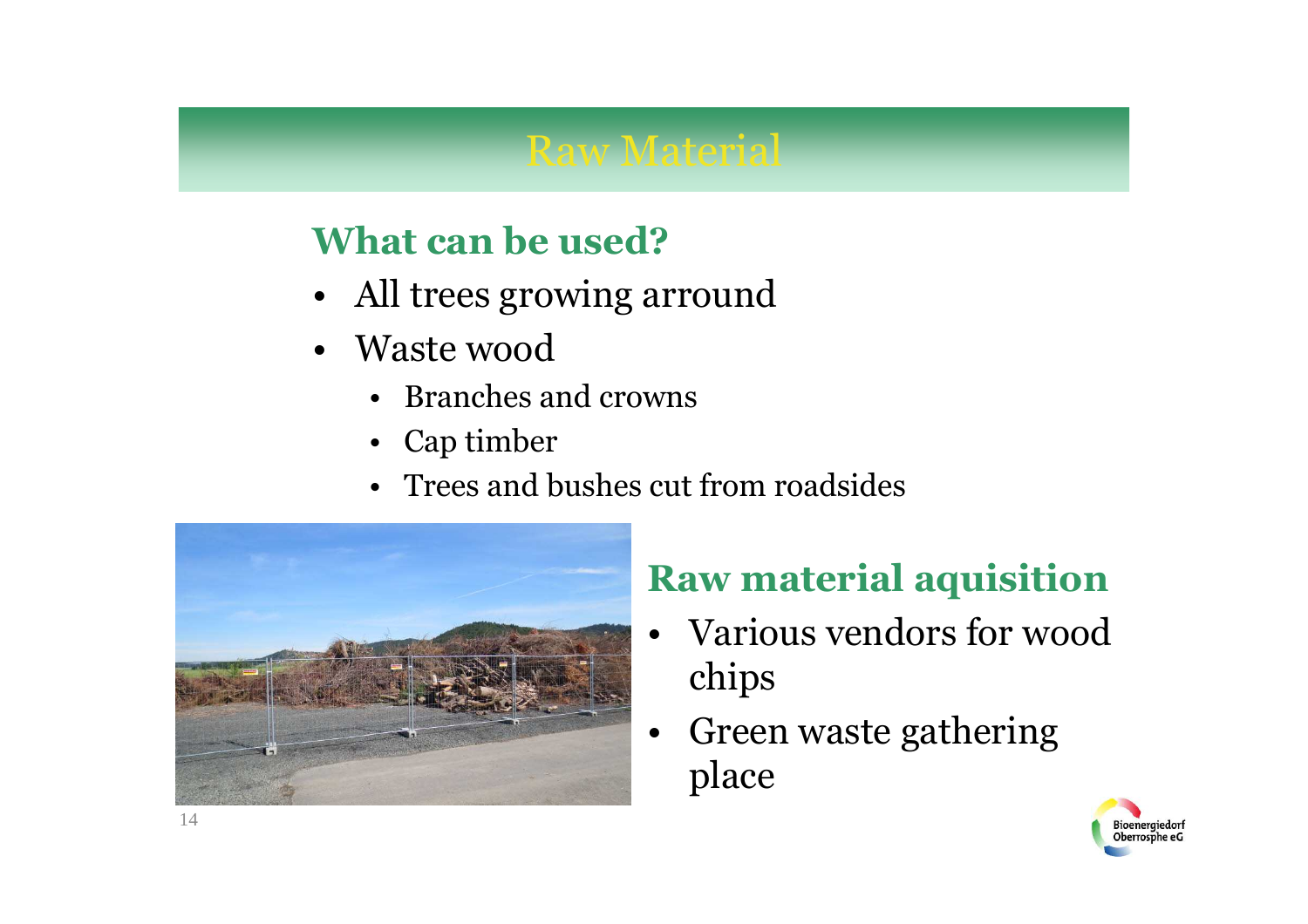# Raw Material



#### **Do we have enoug<sup>h</sup> wood?**

Burgwald forest

- •Woodland area: 20 000 ha (200 km²)
- $\bullet$ Solid cubic meters per year: 130 000 scm
- • Wood chip fired heating <sup>p</sup>lant needs about 2 500 scm

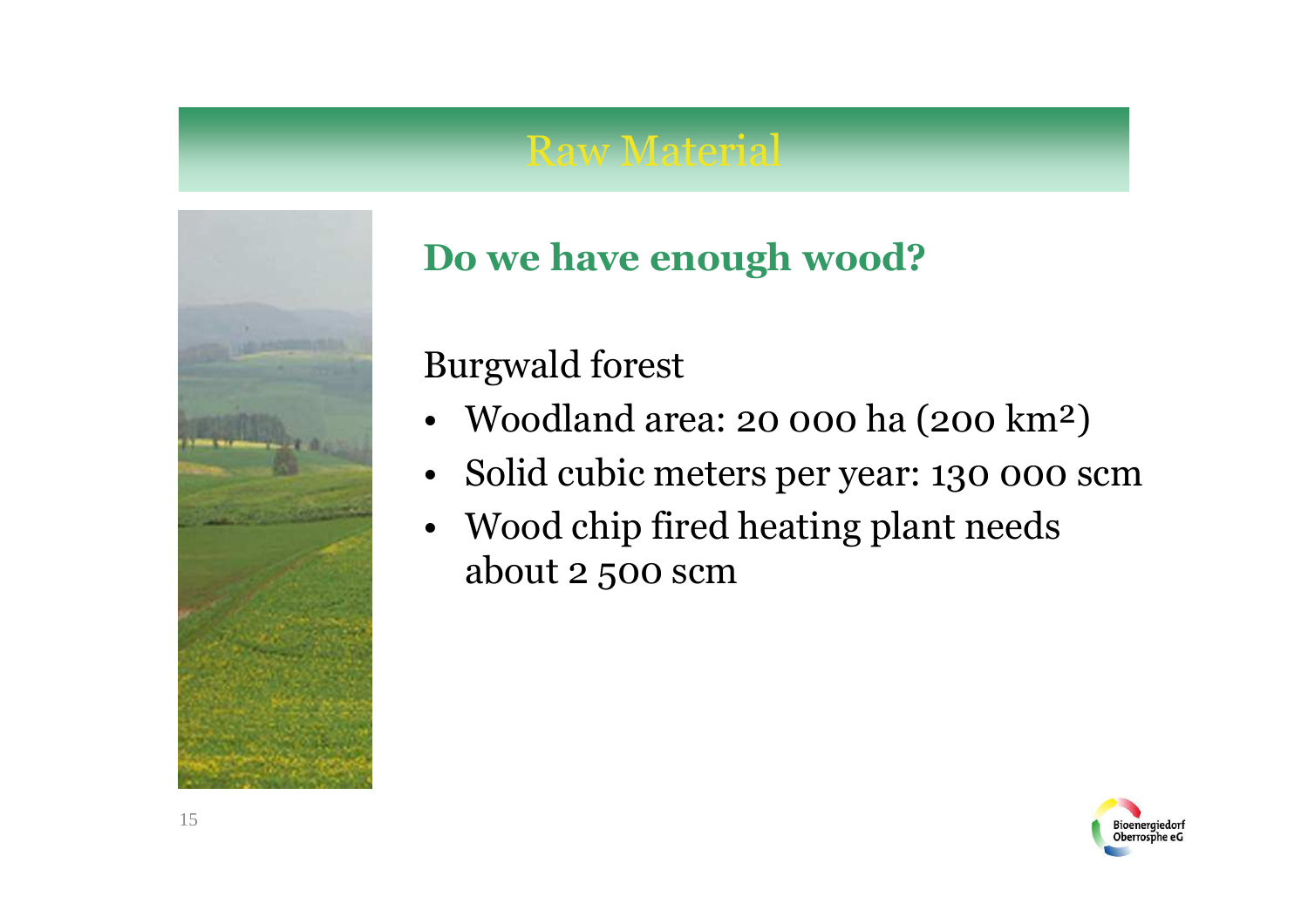



#### Start of construction: April 2008

- • 6 Months implementation time:
	- Pipe net
	- •Heating plant
	- •Storage hall

#### Go-live: Oktober 2008

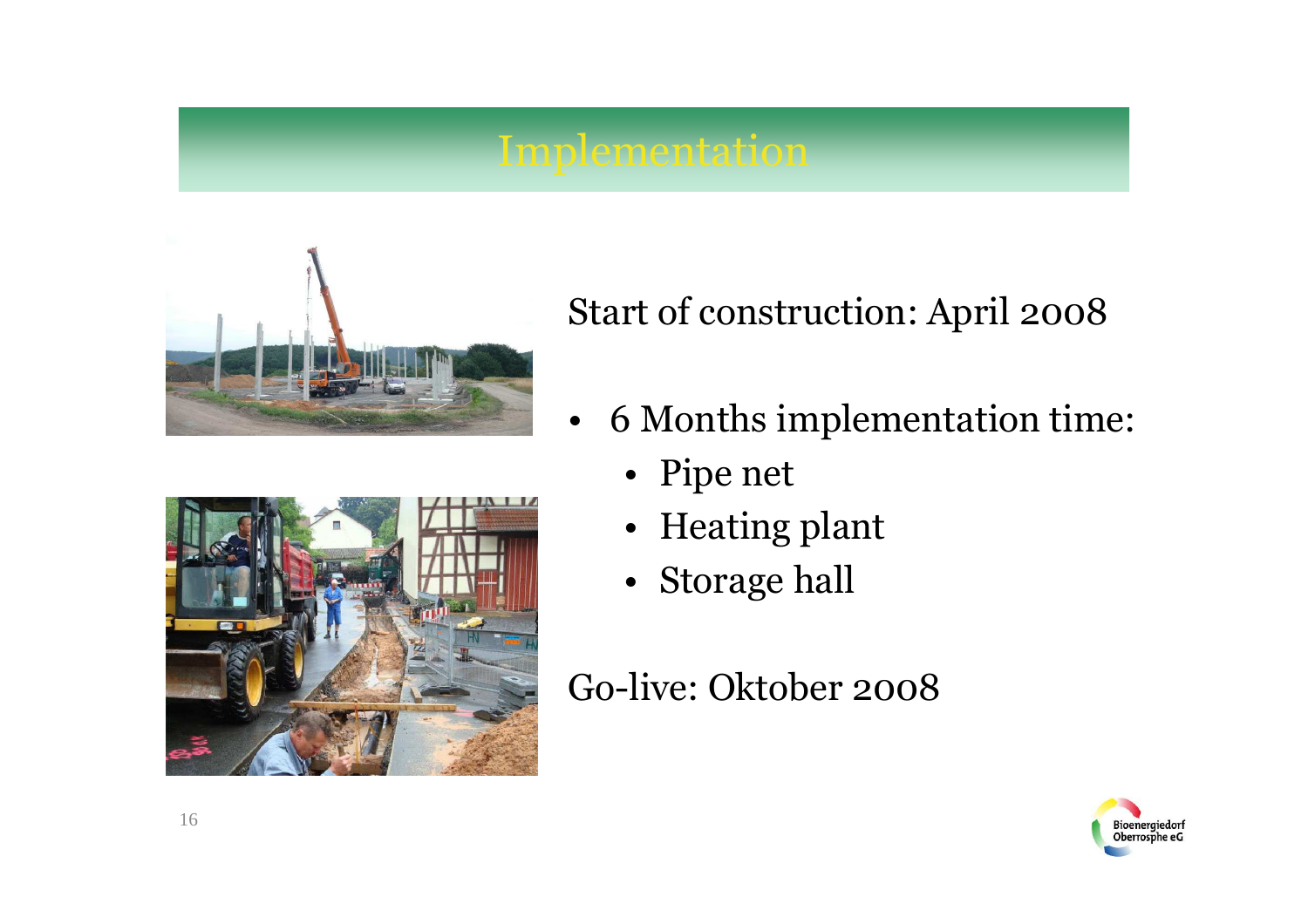

# **Contribution to climate protection**

Yearly reduction of the CO2-emission saving 300 000 l heating oil => 900 t  $CO<sub>2</sub>$ 

#### **Advantages for each household**

- •No costs for heating maintenance and repairs
- •No fees for the chimney sweeper
- •No fees for oil tank inspection
- • No savings for new oil fired heating boiler (depriciation)
- •No dependecies on oil and gas prices
- •Cellar space for boiler and oil tank is free
- •No noise and oil smell
- •Increase the value of the propertiy

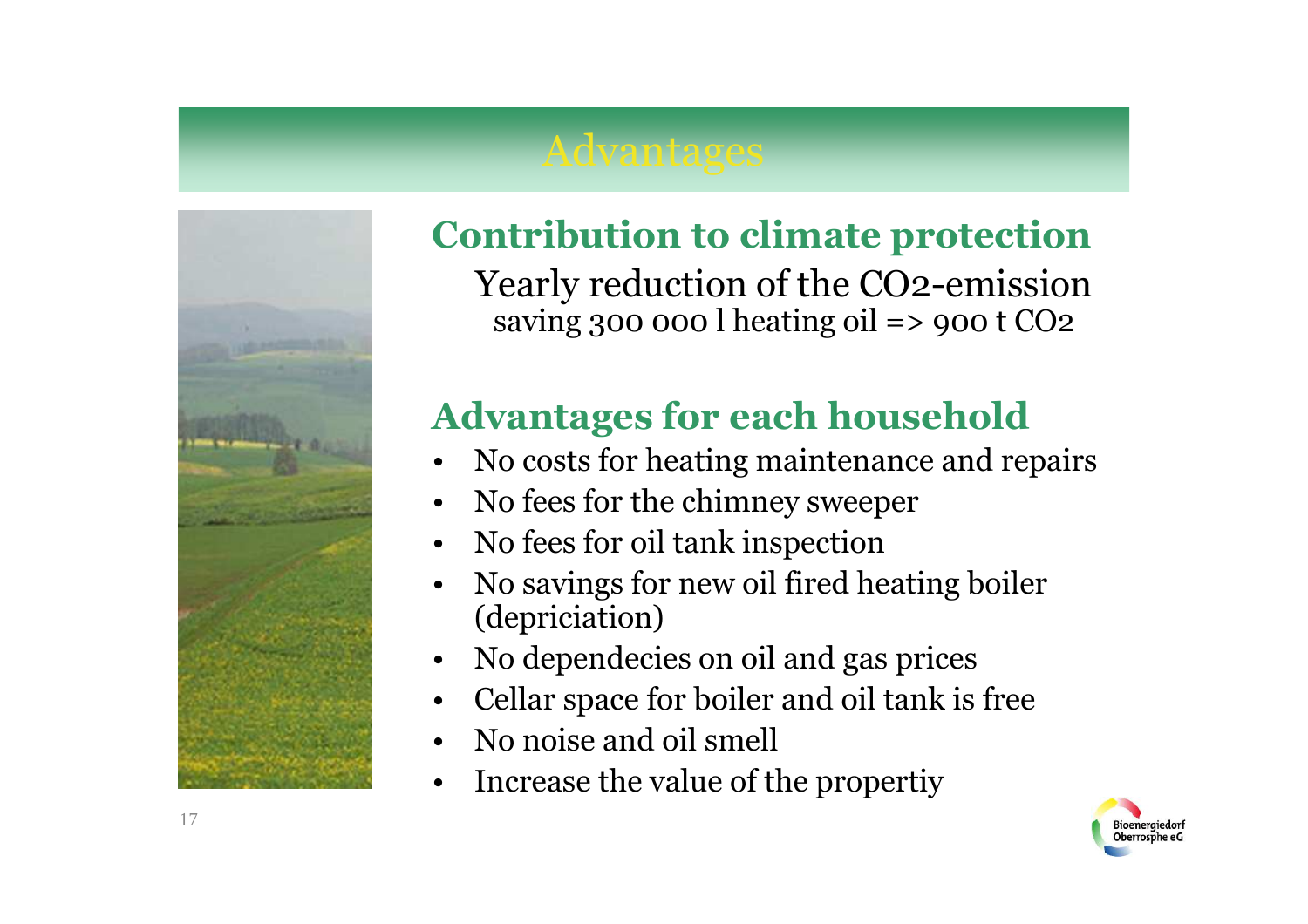#### Success Factors

### **Success factors**

- •Motivated project team
- •Strong leader team driving the people and pushing<br>the project forward the project forward
- •Feasibility study<br>Compatent engine
- •Competent engineering office<br>Support of outborities
- •Support of authorities
- •Subsidies
- •Legal form cooperative<br>Velupteers keeping the
- •Volunteers keeping the plant running<br>Social cohosion by the project
- •Social cohesion by the project

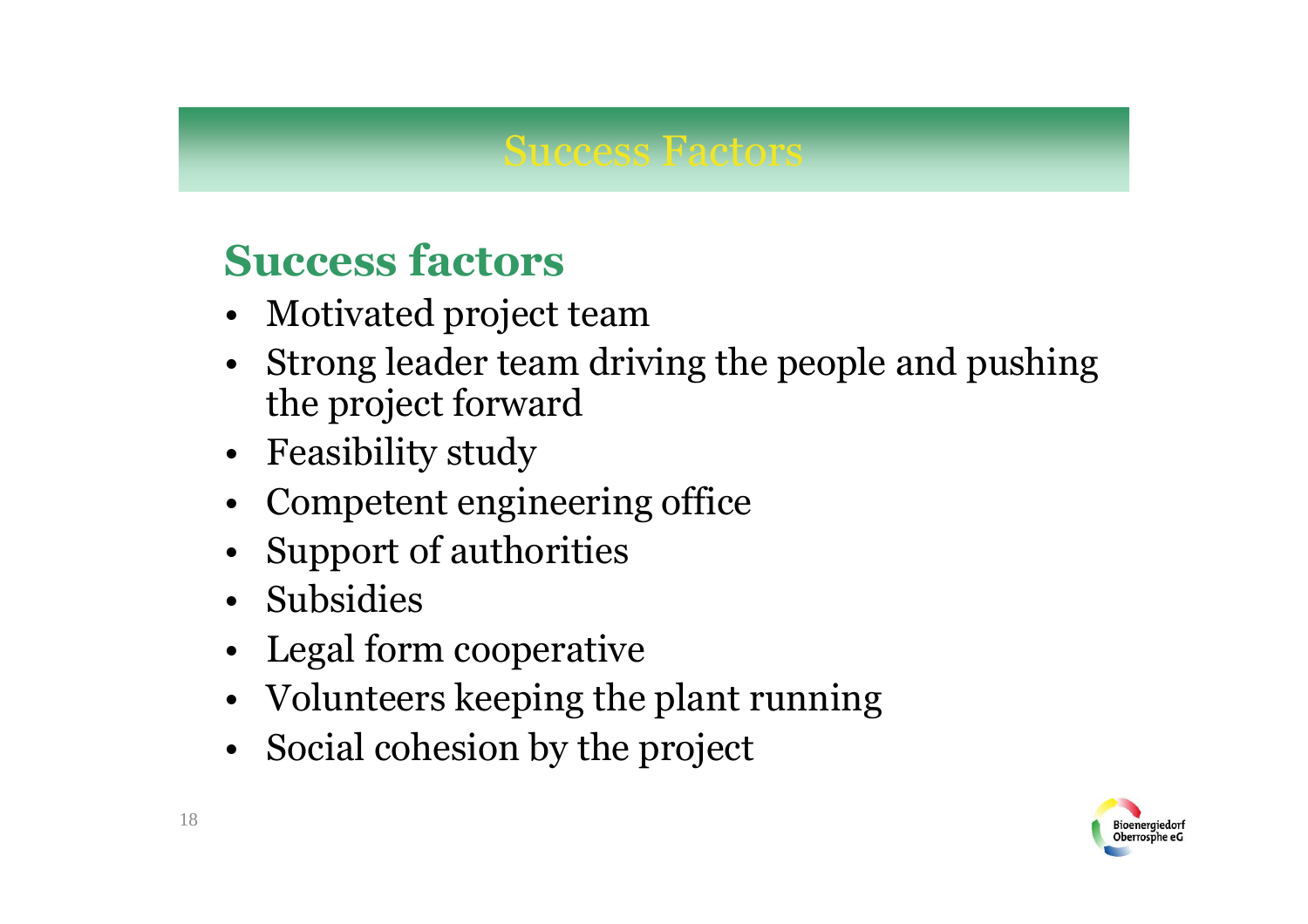#### After Go-Live





#### **Power Generation**

- • **<sup>2008</sup>**: 77 kWp Photovoltaic modules on the roofs of the power plant and storage hall
- • **<sup>2009</sup>**: 78 kWp Photovoltaic modules on rented roofs in Oberrosphe

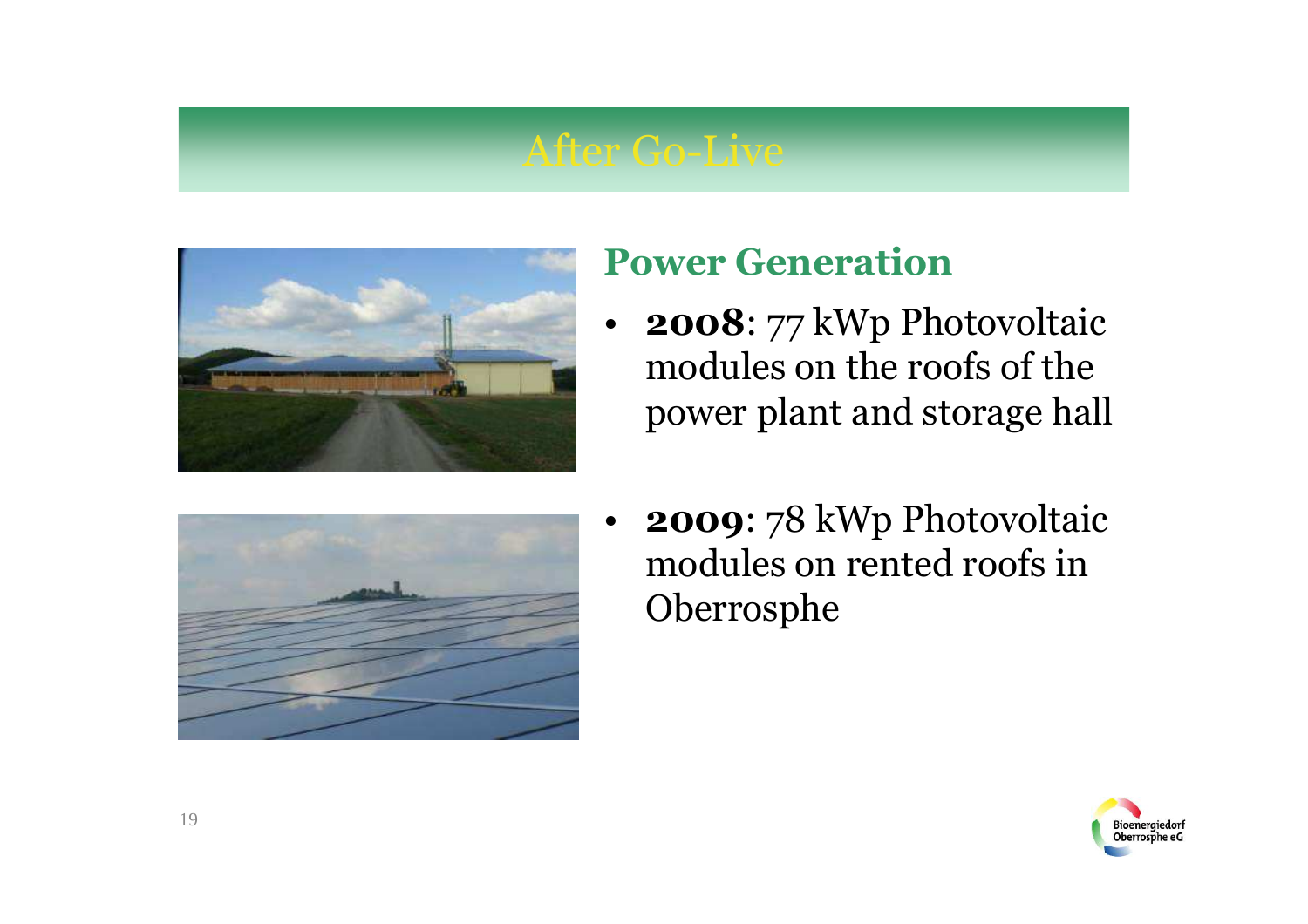#### After Go-Live

- • **<sup>2012</sup>**: A farmer builds a biogas <sup>p</sup>lant for electric power generation with CHPs (combined heat and power) and feeds the waste heat into Oberrosphe's heating <sup>p</sup>lant.
	- •That halves the usage of wood chips<br>The hollow sex he short down from N
	- •The boiler can be shut down from May to September



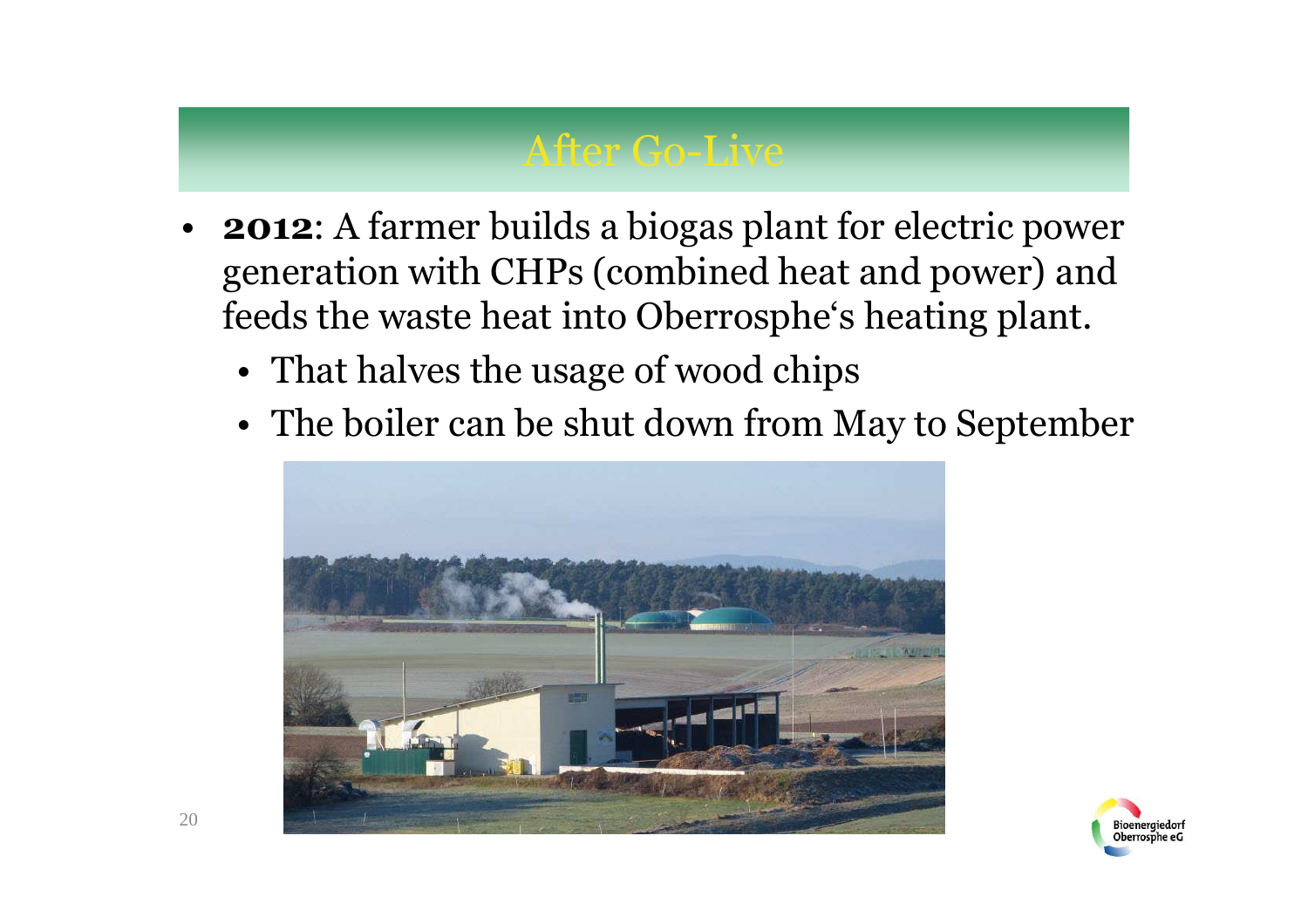#### After Go-Live



- • **<sup>2015</sup>**: Foundation of a cooperative "BioEnergieService Marburger Land e G"
	- Cooperation of 7 bioenergy villages
	- Centralized purchase of wood chips
	- •Common use of machines and services
	- Disposal of ashes
	- Exchange of experiences
- $\bullet$  **2008 to 2015:** increase of members from 117 to <sup>128</sup>
- $\bullet$ **2016:** 3 more members in planning

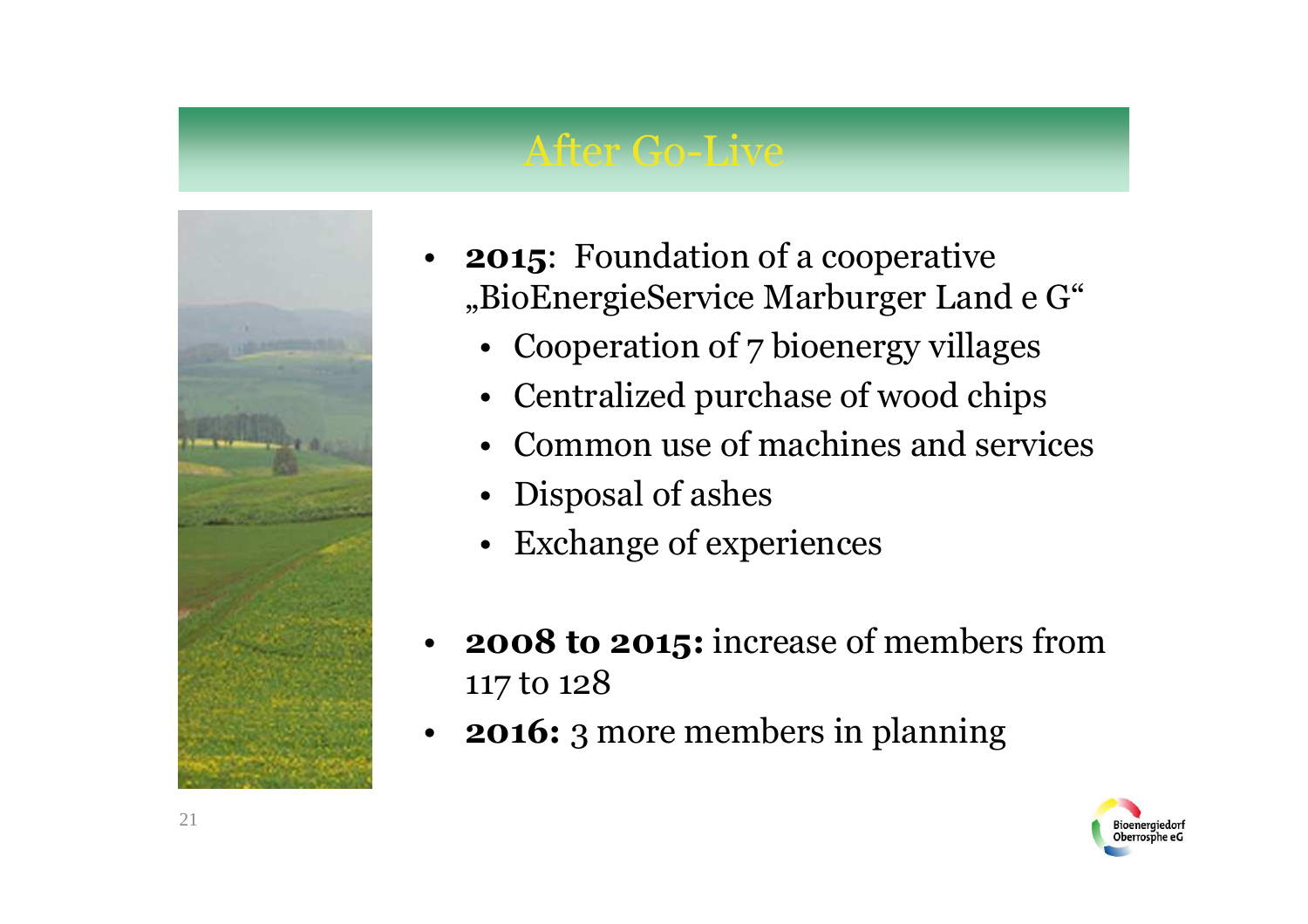

### **Facility**

- Area: 10 000 m<sup>2</sup><br>Nelson of
- •Volume of
	- Storage hall: about 3000 m<sup>3</sup>
	- Bunker: about  $55 \text{ m}^3$





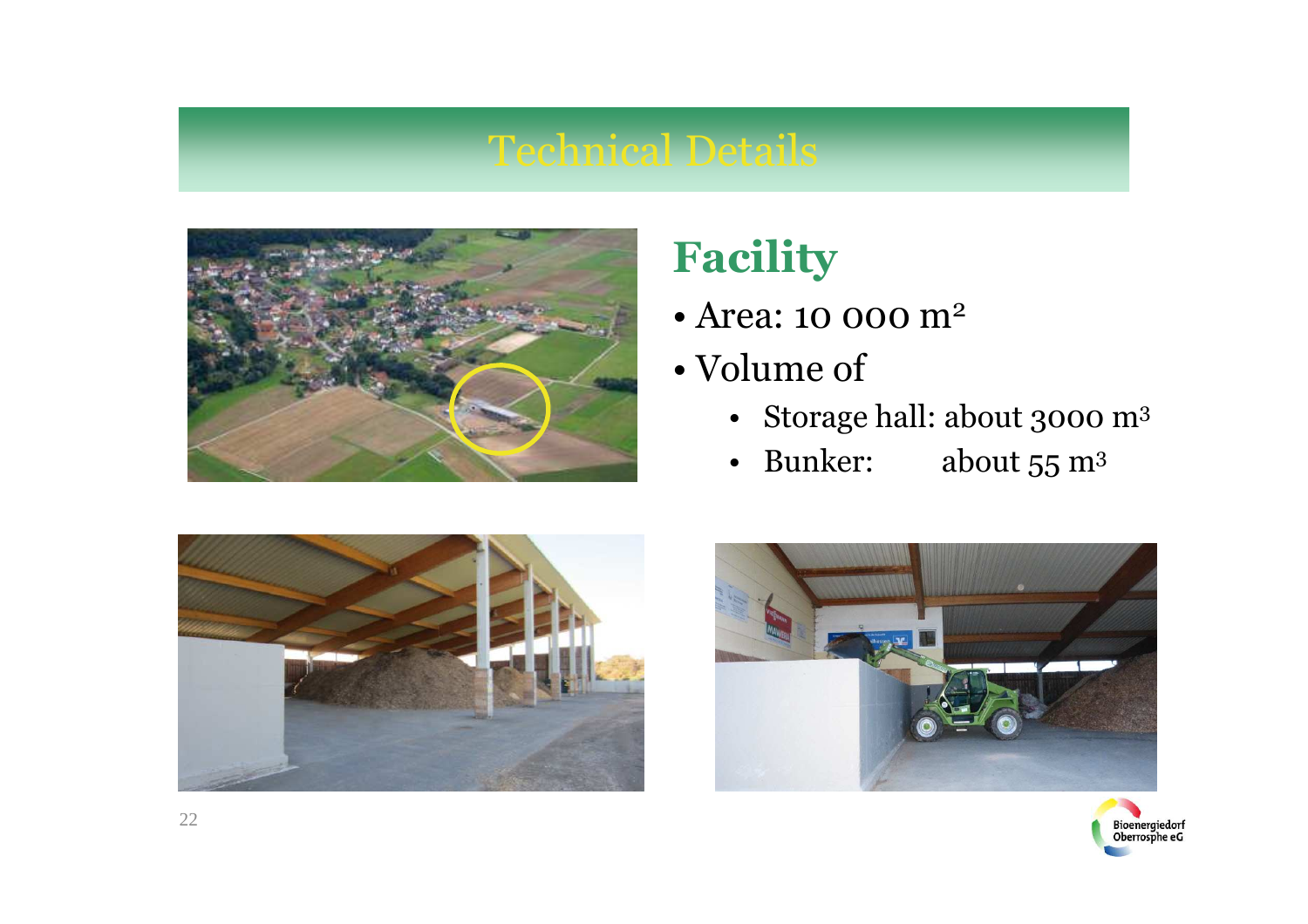

#### **Heating Plant**

- •Wood chips fired boiler<br>850 kW (reduction 850 kW (reduction to 700 kW in 2015)
- •Heat recovery from<br>smoke gas 70 kW smoke gas 70 kW
- •Smoke particle collection by cyclone filter
- •Electrostatic filter for fine dust
- •Oil boiler for peak load and outages and maintenance
- •Buffer storage for 15 000 l of heated water

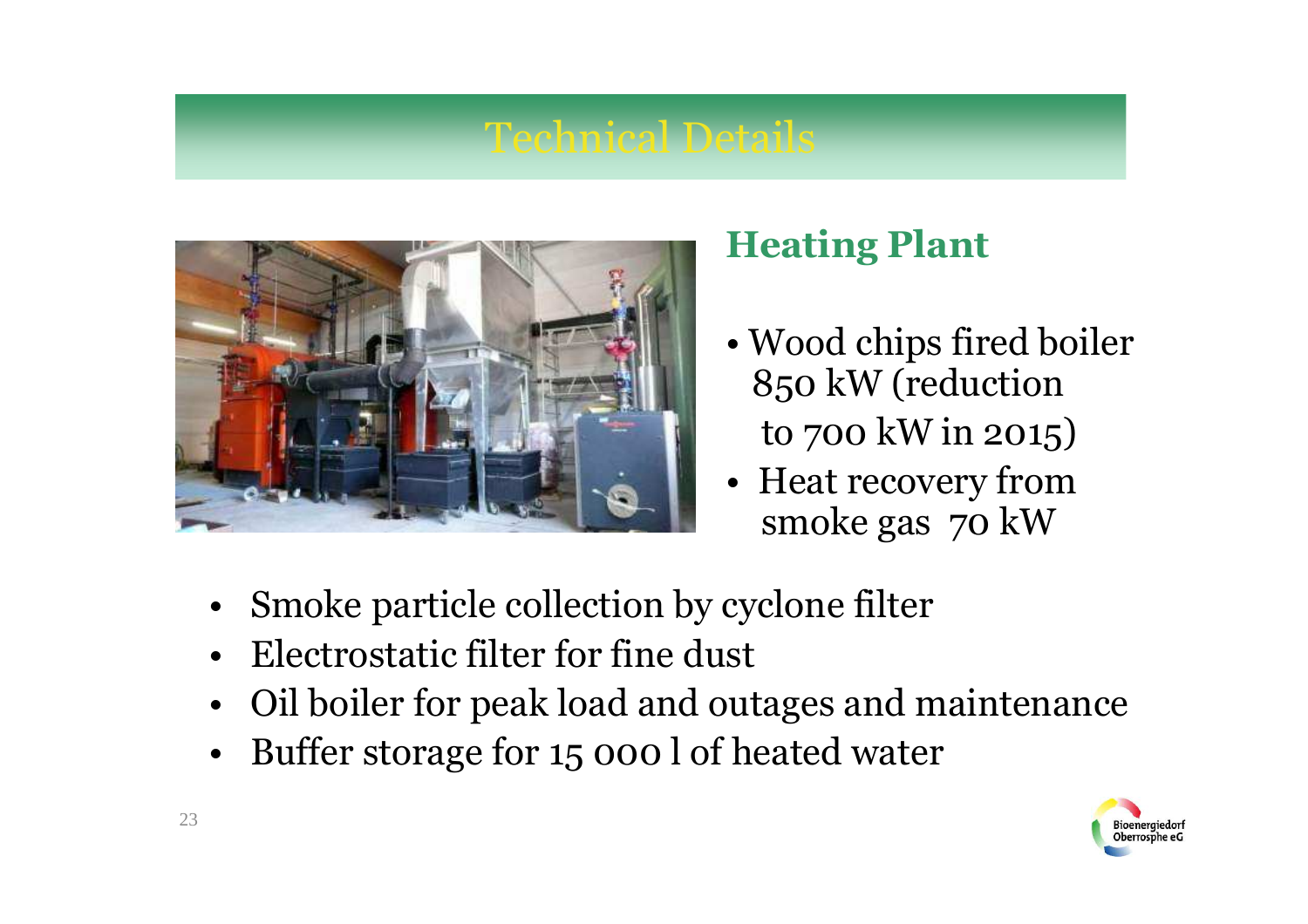

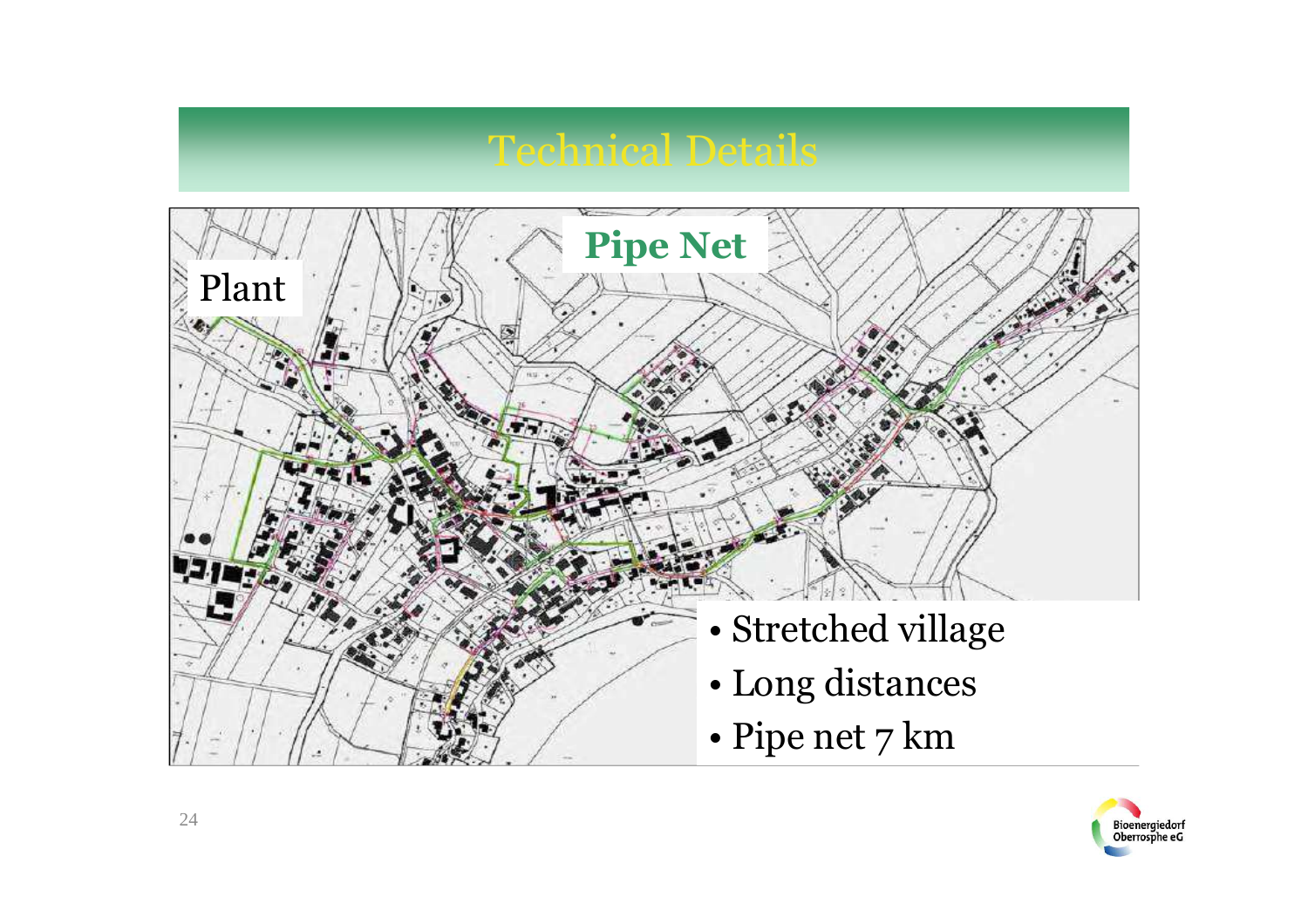

#### **Hydraulic system:**

- • Four output regulated pumps pump hot water through the <sup>p</sup>ipe net
- •System and net pressure is<br>controled by a pressure controled by a pressure stabilizer

**Monitoring** of the system by internet and mobile

**Fire protection:** fire water tank 100 000 l

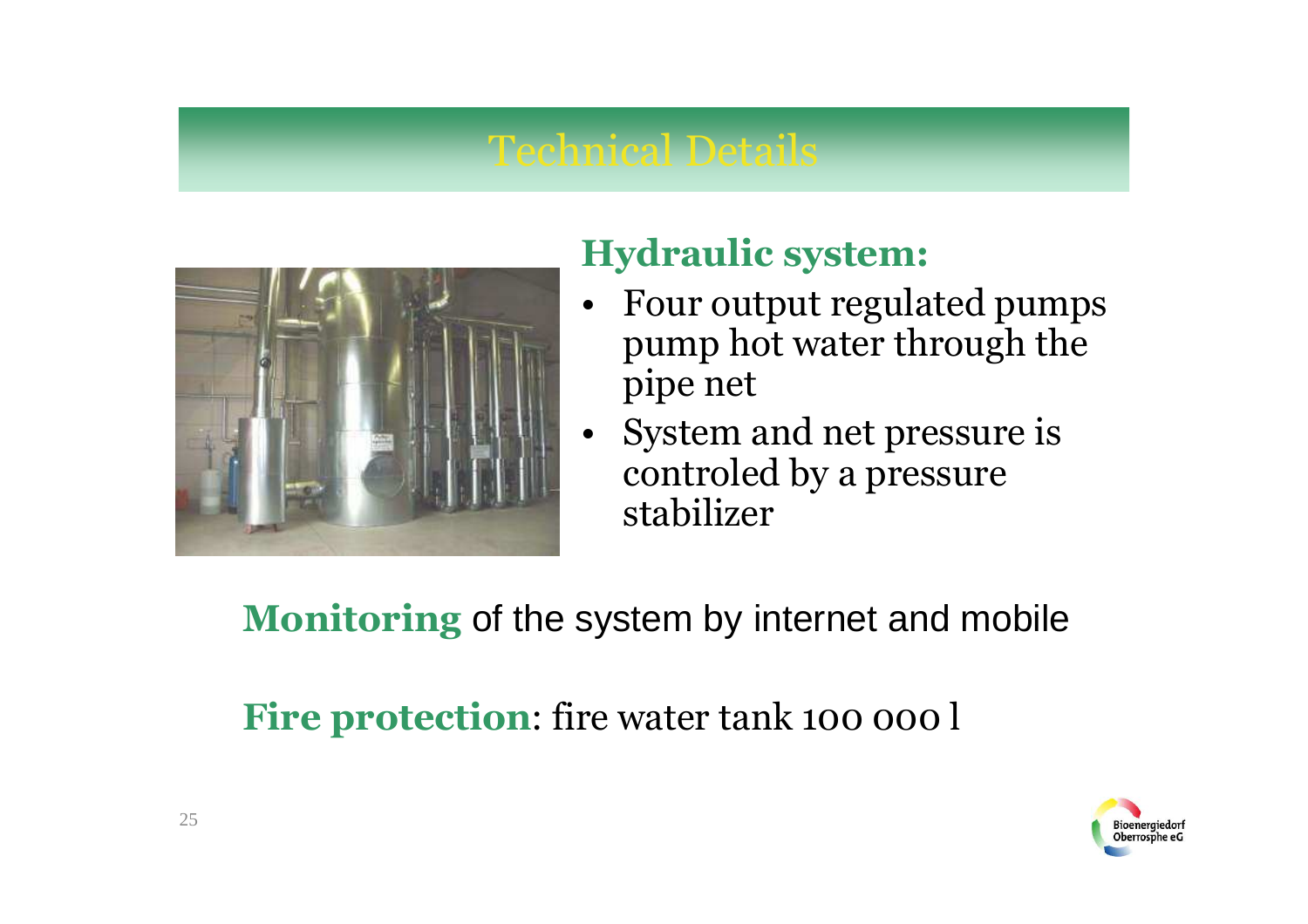



#### **Transfer Station**

Each house has a transfer station with

- •heat exchanger<br>heat motor
- •heat meter<br>Controlor
- •Controler

The transfer station seperates the <sup>p</sup>lant net from the house net

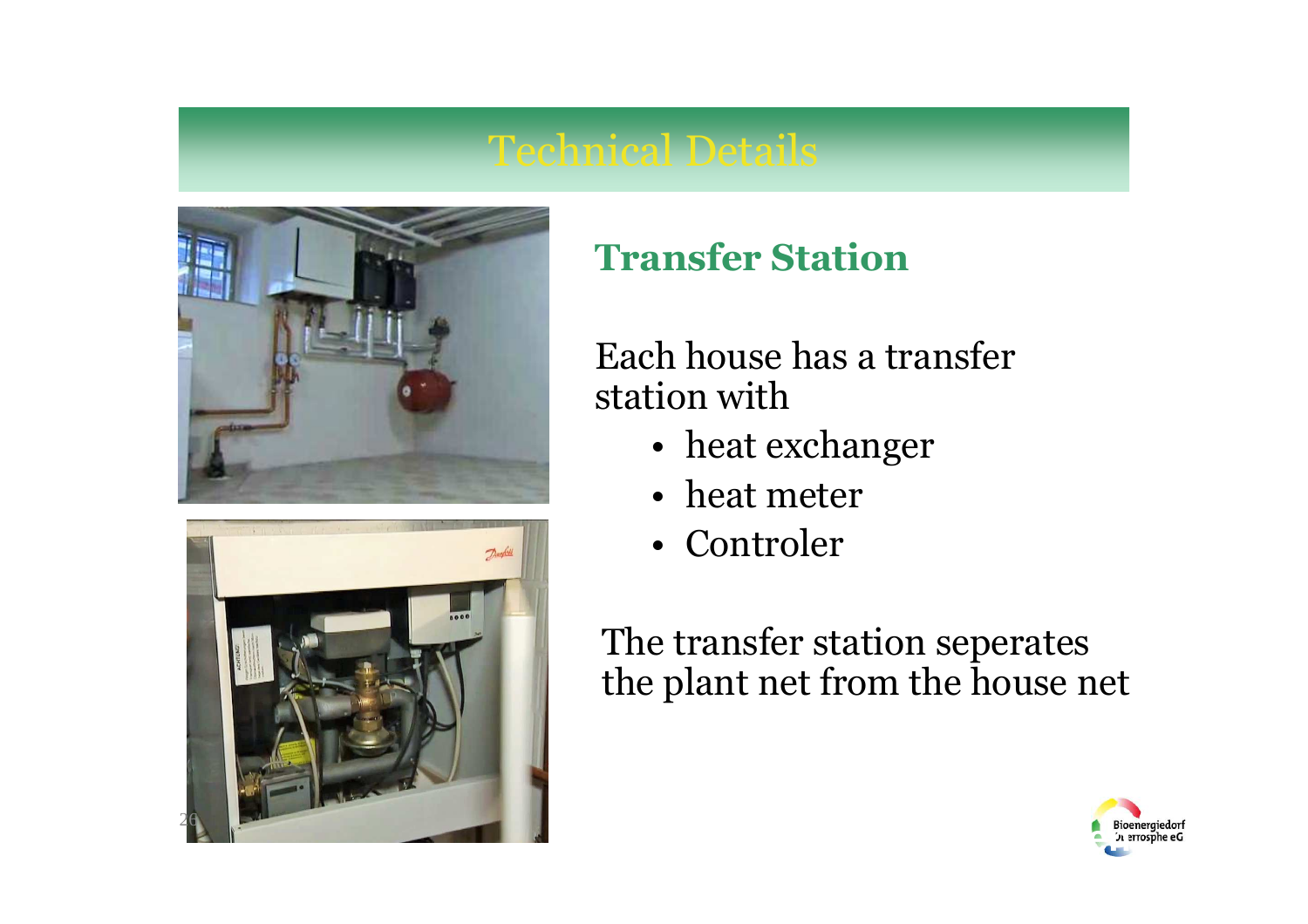

#### **Bioenergiedorf Oberrosphe eG**

Hans-Jochen Henkel, Friedhelm Koch, Hans Bertram

Am Katzler 17, 35083 Wetter-OberrospheTel.: 06423-2871 E-Mail: info@bioenergiedorf-oberrosphe.de**Internet: www.bioenergiedorf-oberrosphe.de**

#### **For English speakers:**

Ulrich PfeifferTel.: +49 6423 7507E-Mail: ulrich.pfeiffer.oro@gmail.com